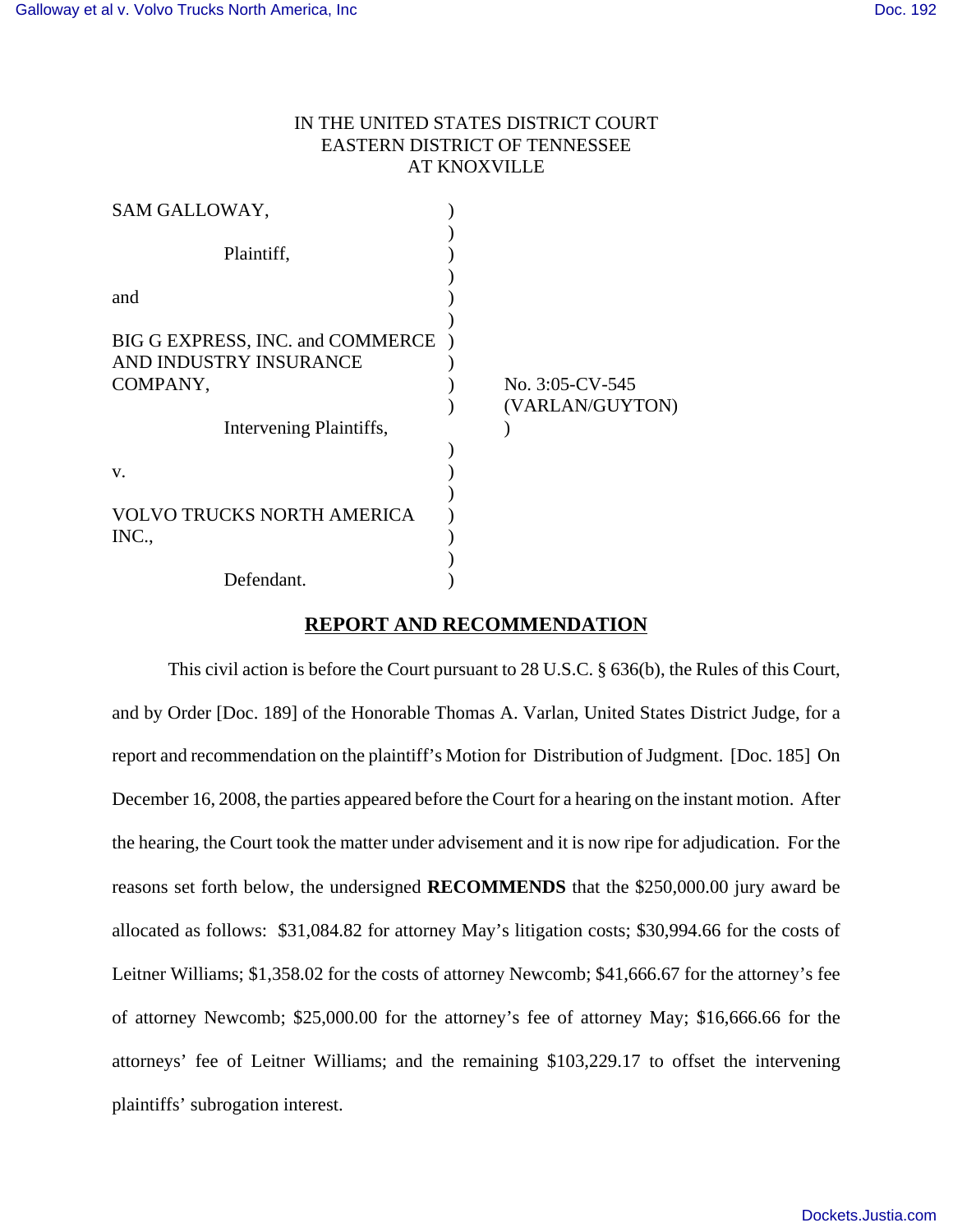### **I. Procedural History**

On March 4, 2004, plaintiff Sam Galloway ("Mr. Galloway"), an employee of intervening plaintiff Big G Express, Inc. ("Big G"), was injured in the course of his employment when the windshield of the tractor trailer he was driving collapsed. [Doc. 1-2 at 12] The tractor trailer in question was manufactured by defendant Volvo Trucks North America, Inc. ("Volvo"). [Doc. 1-2 at ¶ 1] On February 16, 2005, Mr. Galloway filed suit in the Circuit Court for Sevier County, Tennessee, alleging various product liability claims against Volvo. [Id. at  $\P$ ] 7-10] Subsequently, Big G and Commerce and Industry Insurance Company ("Commerce") intervened, alleging a subrogation interest in any recovery made by the plaintiff based on worker's compensation benefits paid to Mr. Galloway. [Doc. 1-3] On November 25, 2005, the defendants removed the matter to this Court. [Doc. 1]

Initially, Mr. Galloway was represented by attorney Richard C. May, but on February 12, 2008, attorney May moved to withdraw from the case, citing a breakdown in communications with Mr. Galloway. [Doc. 119] On February 14, 2008, attorney May's motion to withdraw was granted, relieving Mr. May of any further responsibilities in the action. [Doc. 122] On March 14, 2008, attorney Ronald C. Newcomb entered an appearance on behalf of Mr. Galloway, and served as Mr. Galloway's attorney of record throughout the remainder of the action. [Doc. 125] On March 19, 2008, attorney May filed a Notice of Attorney's Lien, asserting a lien of \$31,084.82 as to costs incurred during attorney May's representation of Mr. Galloway. [Doc. 129]

On July 7, 2008, a three day jury trial commenced, resulting in a jury verdict in favor of the plaintiff in the amount of \$250,000.00. [Docs. 177, 179] The instant motion followed, asking the Court to determine the proper allocation of attorneys' fees in this matter between plaintiff's initial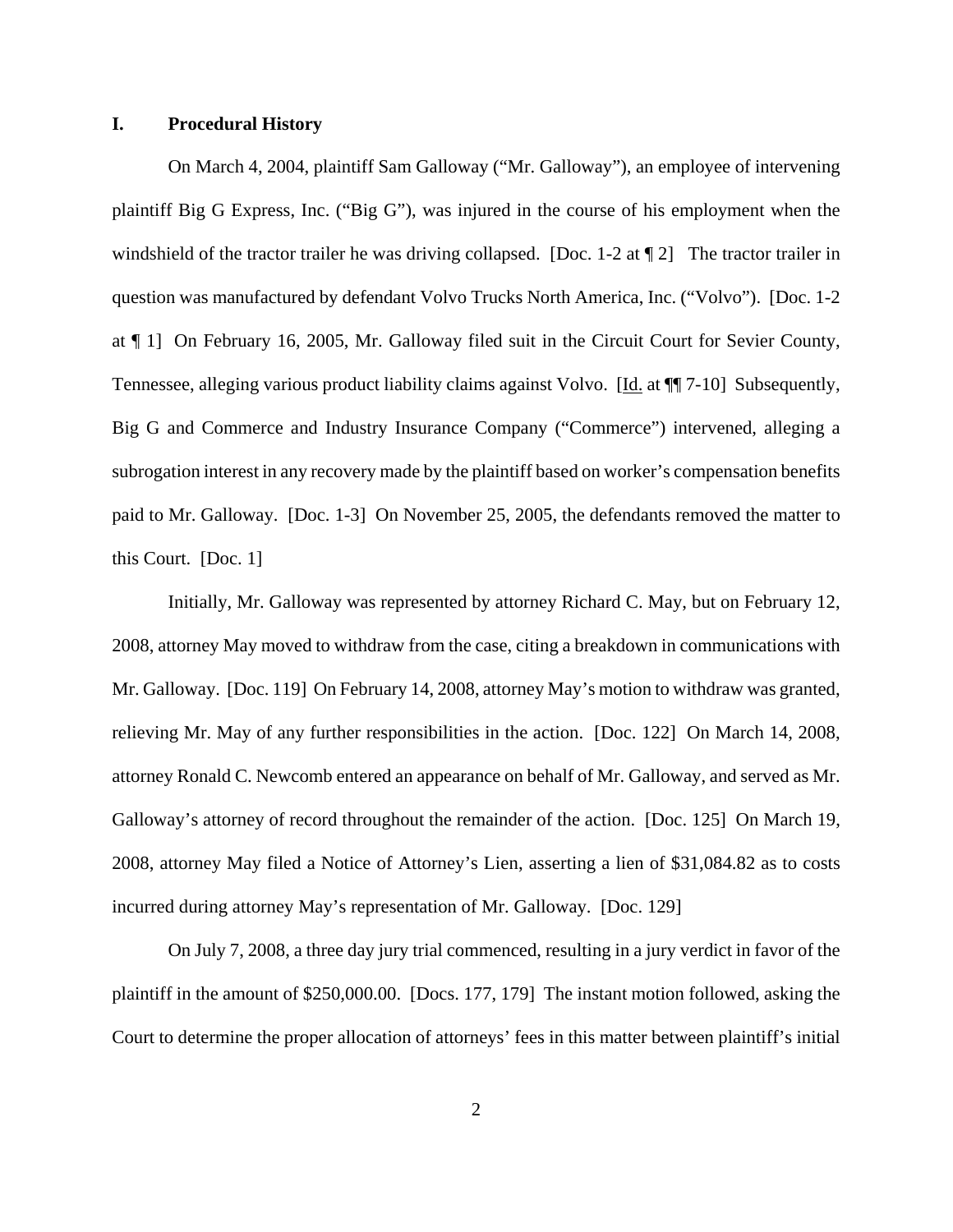counsel, attorney May, current counsel, attorney Newcomb, and counsel for the intervening plaintiffs, three attorneys of the firm Leitner, Williams, Dooley & Napolitan, PLLC ("Leitner Williams"). [Doc. 185]

### **II. Jurisprudence Governing Fee Allocation**

As this matter involves an employer's subrogation interest on worker's compensation

benefits, Tennessee's worker's compensation law governs the dispute at issue. Specifically,

Tennessee law provides that:

In the event of a recovery from the other person by the worker, or those to whom the worker's right of action survives, by judgment, settlement or otherwise, the attorney representing the injured worker, or those to whom the injured worker's right of action survives, and effecting the recovery, shall be entitled to a reasonable fee for the attorney's services, and the attorney shall have a first lien for the fees against the recovery; provided, that if the employer has engaged other counsel to represent the employer in effecting recovery against the other person, then a court of competent jurisdiction shall, upon application, apportion the reasonable fee between the attorney for the worker and the attorney for the employer, in proportion to the services rendered.

Tenn. Code. Ann § 50-6-112(b). The Tennessee Supreme Court, in addressing the allocation of

attorney's fees in such a case, held as follows:

Since both the employer and the employee have the right to recover against a third party tortfeasor, each has the right to be represented by its own counsel on such terms as the party and its lawyer shall agree. The employer may engage the employee's lawyer to represent its interest also, on such terms as they, with the consent of the employee, shall agree. Even if the employer is not represented by separate counsel, the employee's lawyer is obligated to protect the employer's interest. In that event, the employee's lawyer shall be entitled to reasonable compensation for services rendered to the employee and the employer. The lawyer shall be compensated according to the terms of the employment contract between the lawyer and the employee, provided the trial court shall find that fee agreement to be reasonable. A contingent fee agreement between the employee and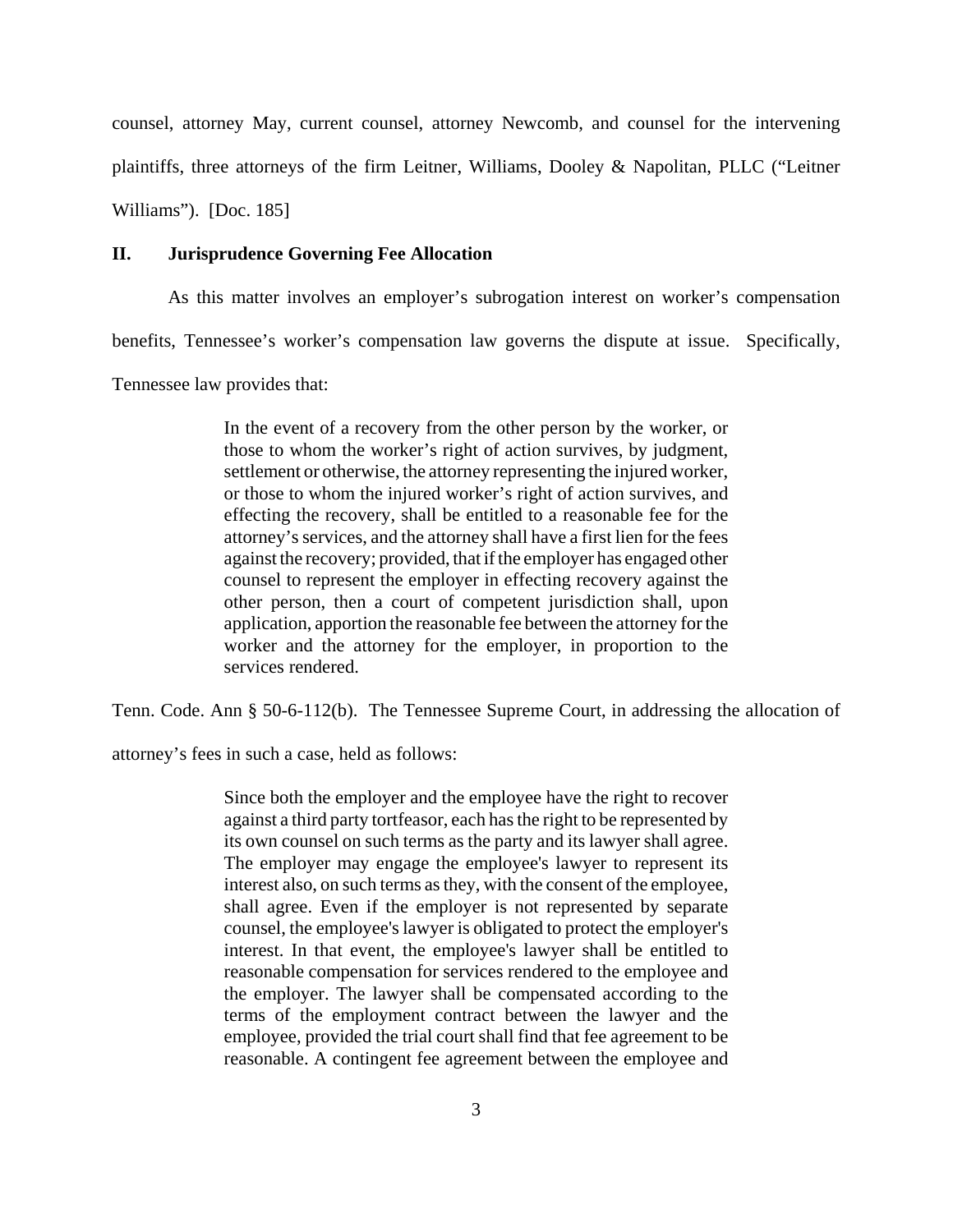his lawyer will apply to the entire recovery, and the attorney's fee will reduce the employer's portion of the recovery by a pro rata amount. The lawyers who prosecute the tort action are entitled to receive a reasonable fee based on services rendered. Any dispute regarding the amount and apportionment of attorney fees shall be resolved by the trial court.

Prior decisions inconsistent with this decision are overruled.

### Summers v. Command Systems, Inc., 867 S.W.2d 312, 315-16 (Tenn. 1993).

More recently, the Tennessee Court of Appeals held, in a situation such as this, where there is a dispute as to how attorney's fees stemming form a worker's compensation subrogation interest should be apportioned, that "the role of the Court is to apportion the fee produced in accordance with the efforts expended by counsel in producing the funds generating the fee." Sircy v. Wilson, No. M2007-01589-COA-R3-CV, 2008 Tenn. App. LEXIS 668 at \*11 (Tenn. Court App. Nov. 5, 2008). Thus, under Tennessee law, the Court must look to the work performed by the relevant individuals which resulted in the award at issue and allocate the contingent attorney's fee based upon the percentage of fee-producing work performed. The award at issue is the \$250,000.00 jury award on the product liability claim against Volvo. Thus, the Court looks to the work performed by counsel for the plaintiff (both attorney May and attorney Newcomb) and counsel for the intervening plaintiff to determine how to allocate the attorneys' fee generated by the jury award.

### **III. Allocation of the Fee**

The jury awarded plaintiff \$250,000.00. During the hearing, the parties agreed that the attorneys' fee at issue is equal to one third of the jury award, resulting in a fee to be allocated of \$83,333.33. The parties also agreed that attorney May incurred \$31,084.82 in costs, attorney Newcomb incurred \$1,358.02 in costs, and the attorneys of Leitner Williams incurred \$30,994.66 in costs, for a total of \$63,437.50 in costs.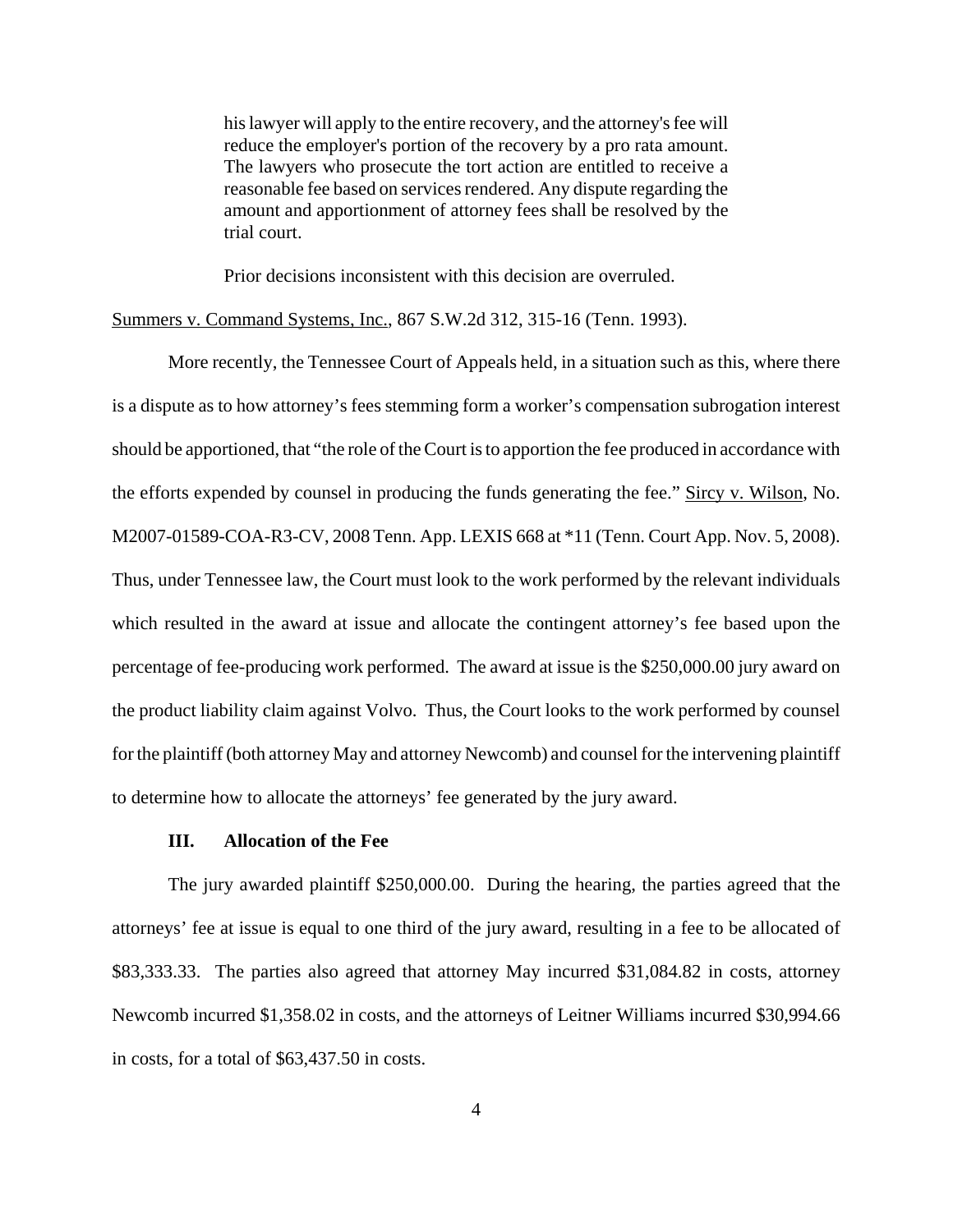Having reviewed the records provided, and having considered the filings in this matter, as well as the arguments of counsel, the Court finds that the efforts of attorney Newcomb account for fifty percent of the total effort in securing the jury award at issue. Specifically, the Court finds attorney Newcomb's role in the trial of this matter, coupled with his efforts in preparing for trial on relatively short notice, to have been significant factors in the plaintiff's success, and that an award of fifty percent of the attorneys' fee at issue will fairly and reasonably reimburse attorney Newcomb for his efforts on the plaintiff's behalf, while at the same time allowing the other attorneys who contributed to the plaintiff's success to receive fair and reasonable compensation.

Similarly, the Court finds that the efforts of attorney May account for thirty percent of the total effort in securing the jury award at issue. Specifically, the Court finds attorney May's role during the extended pretrial phase of the litigation, including the taking of depositions and other trial preparations, did play a significant role in the plaintiff's eventual success at trial, and that a thirty percent award of the attorneys' fee at issue will fairly and reasonably reimburse attorney May for his efforts on the plaintiff's behalf, while at the same time allowing the other attorneys who contributed to the plaintiff's success to receive fair and reasonable compensation.

Finally, the Court finds that the efforts of the attorneys of Leitner Williams account for twenty percent of the total efforts in securing the jury award at issue. Specifically, the Court finds the Leitner Williams attorneys' roles in the taking of depositions, the gathering of evidence, assistance in responding to discovery requests and the various pretrial motions in this case, and, to a lesser extent, their appearance at trial, did contribute to the plaintiff's success at trial, and that a twenty percent award of the attorneys' fee at issue will fairly and reasonably reimburse the Leitner Williams attorneys for their efforts on the plaintiff's behalf, while at the same time allowing the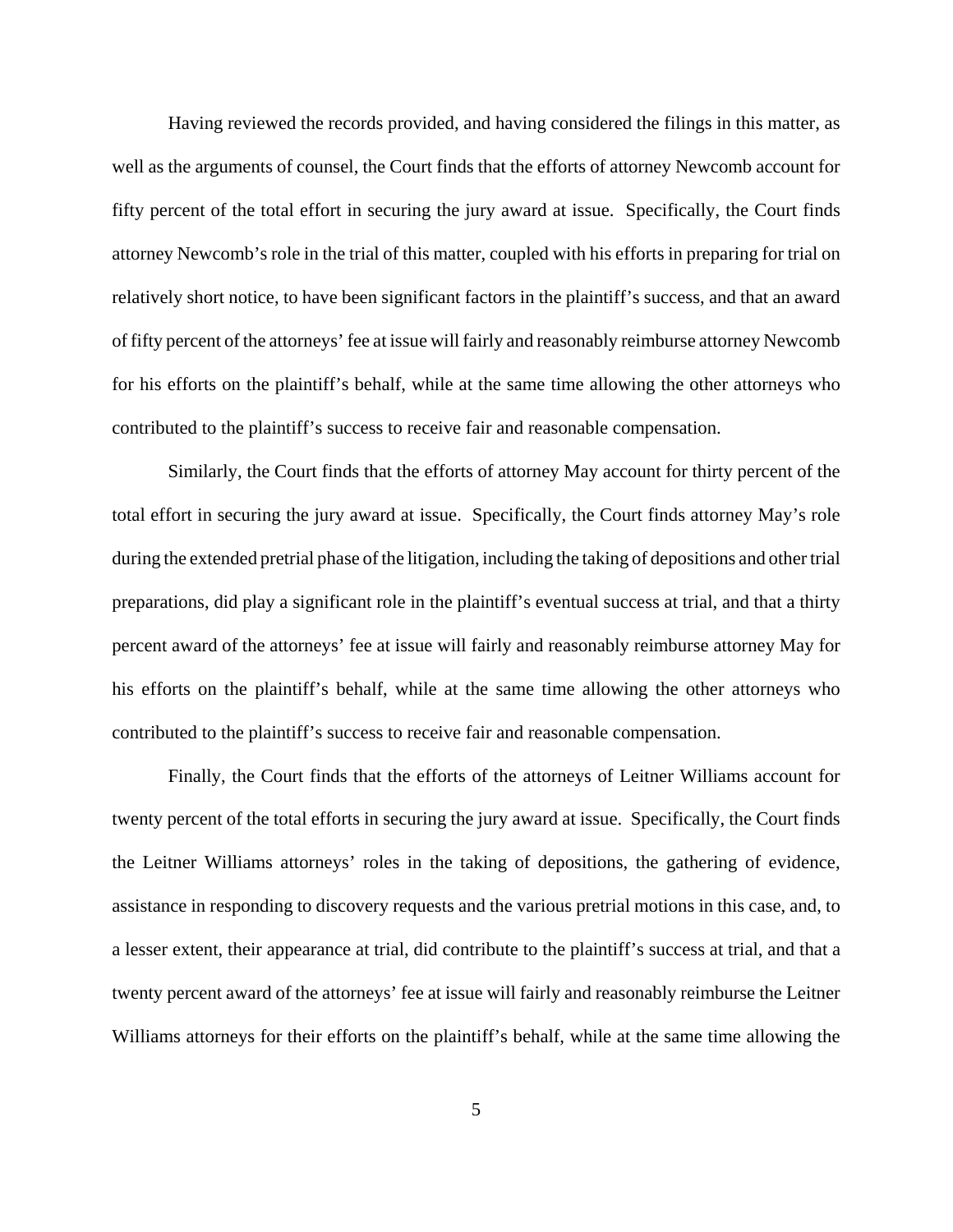other attorneys who contributed to the plaintiff's success to receive fair and reasonable compensation.

During the hearing, attorney Newcomb argued that the Court should consider the fact that attorney Newcomb would be reimbursing some amount of his portion of the attorneys' fee to the plaintiff. However, as the Sircy court held, the fact that counsel intends to share the fee with the plaintiff is irrelevant. Sircy, 2008 Tenn. App. LEXIS 668 at \*11-12 ("the fact that [plaintiff's] counsel informed the court that he intended to share some of the recovery with [plaintiff] is irrelevant. Again, the role of the court is to apportion the fee produced in accordance with the efforts expended by counsel in producing the funds generating the fee; consideration of the ultimate disposition of the fee is not a responsibility of the court in applying the statute.") If attorney Newcomb wishes to share his portion of the attorneys' fee with the plaintiff, that is certainly his right, but that fact cannot play a role in the Court's allocation of the fee.

Similarly, the plaintiff's arguments that the Court should personally award the plaintiff some portion of the judgment, at the expense of the intervening plaintiffs' subrogation interest, are contrary to Tennessee law. In situations such as this, Tennessee worker's compensation law clearly establishes that the employer's worker's compensation subrogation interest must be satisfied before the plaintiff can recover, and that the equitable "made whole" doctrine does not apply to worker's compensation subrogation interests. Graves v. Cocke County, 24 S.W.3d 285, 289 (Tenn. 2000) ("The statute [Tenn. Code Ann.  $\S 50-6-112(c)$ ] creating the subrogation claim does not by its terms condition the claim upon the employee obtaining a full recovery of damages sustained. The subrogation lien attaches to 'the net recovery collected' and secures the amount 'paid' by the employer or the amount of the employer's 'future liability, as it accrues.' It appears that, under the